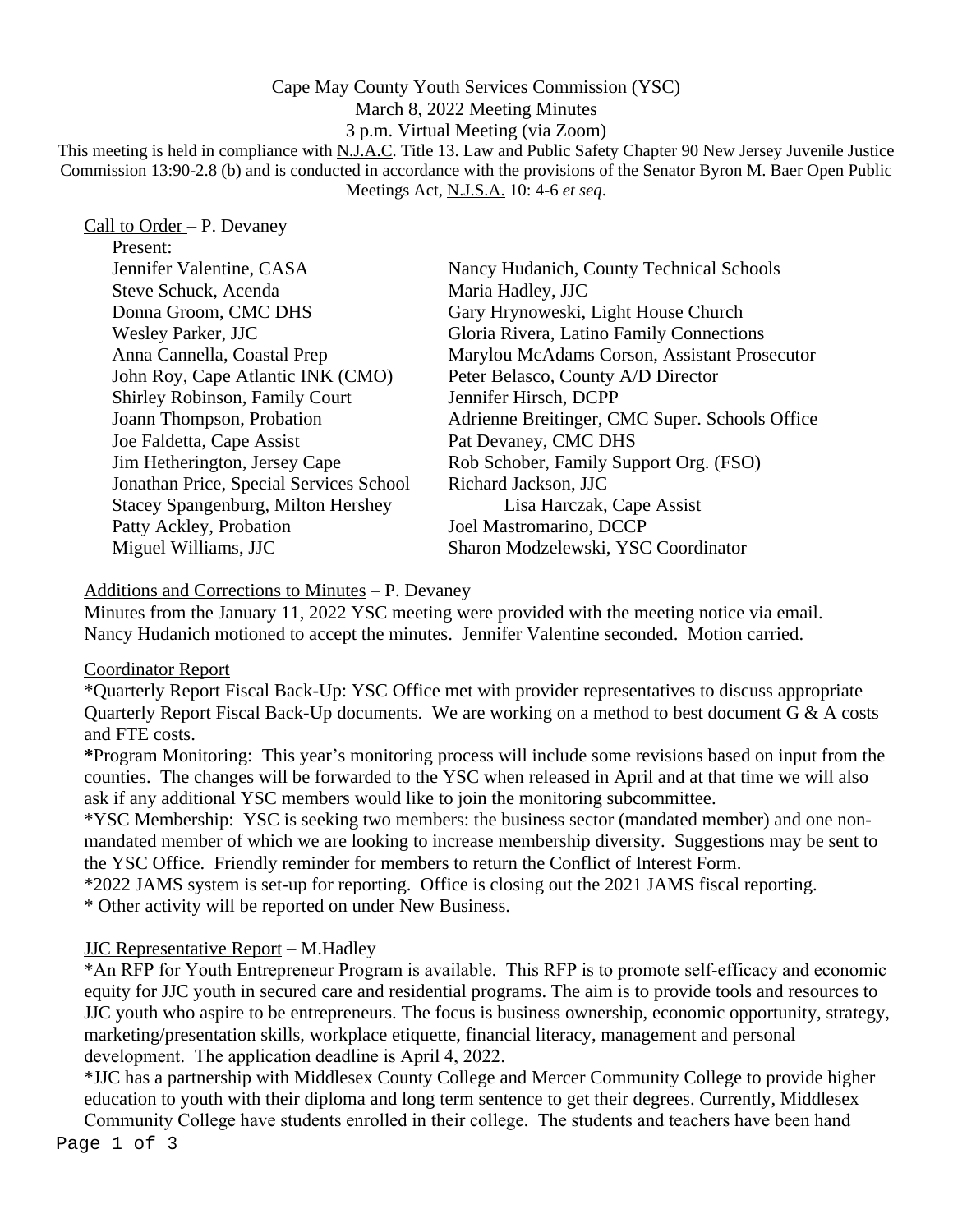selected for this program. Students are enrolled in general studies courses and attend built in tutoring classes as a part of their schedule. Students will be provided with support and resources to transition to the local Community College upon their release. This agreement is funded through Middlesex College and COVID funding. The youth are currently in their first semester and the second semester is in development. \*The 2023 plan and application release date is pending. We hope to have it out in April or sooner with a due date in October or earlier.

\*JDAI application is expected to be released in April.

\*Cape May received their Comp. Award Notice on February 24th .

\*The Monitoring group is reviewing questions and comments regarding the new monitoring tool used last year to make adjustments and improvements.

\* Cape May County Stats

|             | 2020 JJC Stats | 2021 JJC Stats |
|-------------|----------------|----------------|
| Commitments |                |                |
| Waivers     |                |                |
| Residential |                |                |
| Referrals   |                |                |

Statewide, there was an overall decrease in 2021 for commitment by 2.9%; waived youth increased by 8.3%; residential placement went up by 16.2% compared to 2020; referrals increased by 11.3% from 2020. Combined commitment, waivers, and referrals increased by 3.1%.

#### JDAI Update – S. Robinson

\*The Community Justice Partnership Subcommittee will now be known as 'CJP' and will focus on the Innovation Programs.

\*The March 1st Court Session included four in-person cases and the Family Court Advocate program was present at the Courthouse.

\*The POPs program held a meet and greet on February 28th .

\*A committee to review Innovations' data and programs will meet to prepare for the application process.

#### Program Updates

**Intensive Supervision (ISP):** Steve Schuck reported that one intake and four successful completions occurred since the last meeting. There are currently two youth in the program (14 years old, females, one white and one mixed race).

**Station House Adjustment:** Joe Faldetta reported the program has had 23 referrals this year which is an increase from last year.

**Family Advocate**: Rob Schober reported that Nichole Channel resigned from the position. In response, the FSO reviewed 25 applications, conducted 4 interviews, and hired Ms. Dana Lanthan of Atlantic County as the new Family Court Advocate. The program utilizes phone calls, texting and emails to contact families. The program also attended an in-person court session in March and the POPs meet and greet session. Referral and intake data was unavailable at this time.

**Probation Enrichment, Incentive, and Orientation (POPs)**: Joe Faldetta reported the program held a meet and greet on February 28<sup>th</sup>. Probation Officers and Family Court Advocate rep were in attendance. Cape Assist provided a bilingual staff person for the session. A couple of youth/families attended the event and completed a survey to gather ideas for enrichment activities. Fishing and Laser Tag were two suggestions. Joann Thompson is in the process of distributing surveys to youth who were not at the meet and greet to get their input on enrichment activity plans.